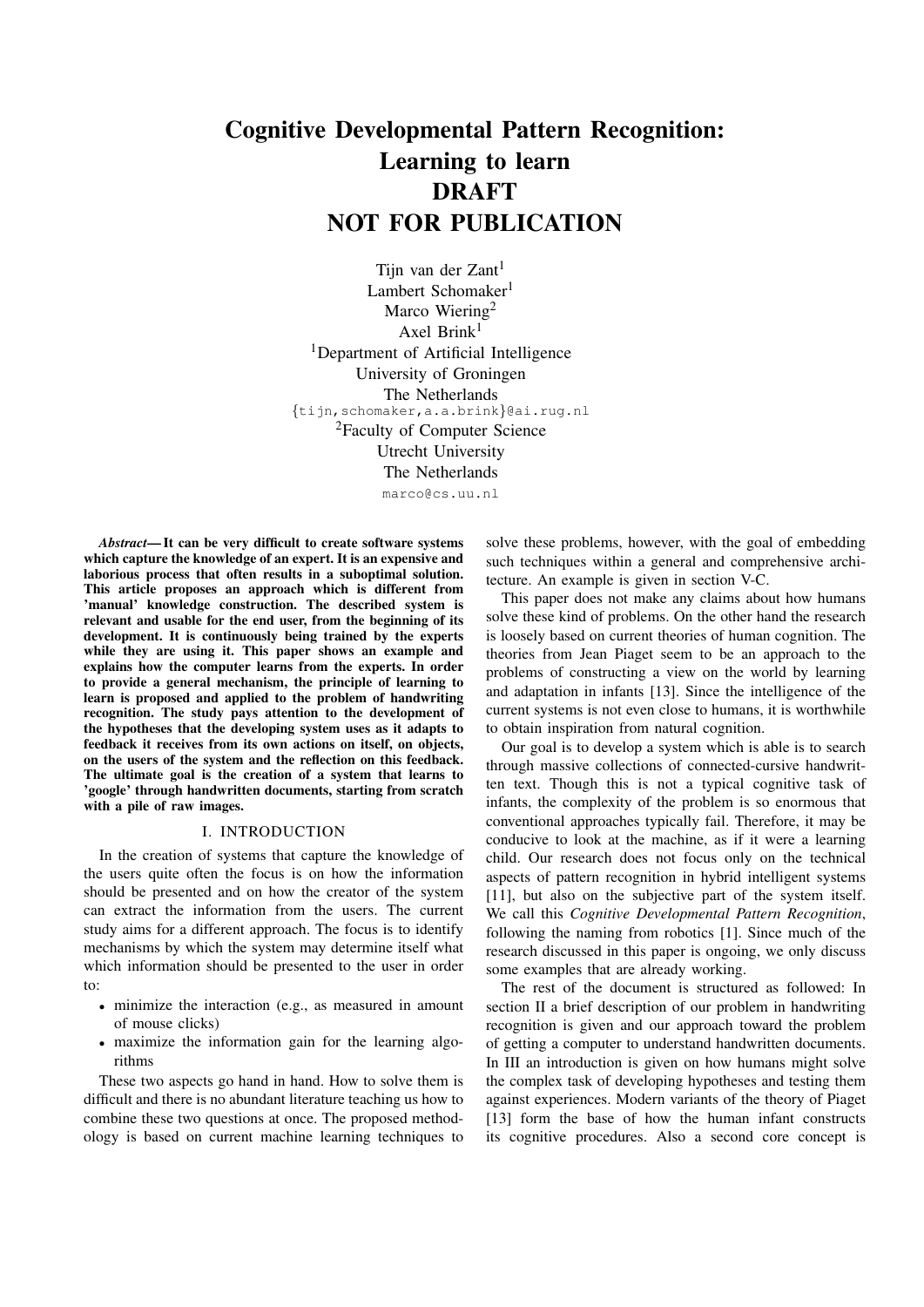

Fig. 1. An example of a part of a handwritten document from the Dutch National Archive

introduced: *behavior-based learning*, which forms the basis of how a computer can learn its own learning architecture. In section V these views are combined to show how they can be utilized to construct the necessary conditions on how a cognitive system with a specialized function can develop. An example is given on how to do machine learning on human-machine interaction and how this can be generalized for other problems.

#### II. HANDWRITING RECOGNITION

At the Dutch National Archive there are eight floors with handwritten documents which bookshelves measure about one hundred kilometers, all filled with historical documents. It is almost impossible to search in the archive, and it is only one of the many in the Netherlands. Together all archives, mostly of the Dutch state, form a collection of about seven hundred kilometers of bookshelves<sup>1</sup>. There are about 180.000 people in the Netherlands doing research into their historical backgrounds, which is about one percent of the population of the Netherlands, and who are desperately in need for digitized and searchable archives. We are developing 'googling' procedures for the collections of the Dutch National Archive, as part of a large national project (NWO/CATCH and MORPH) for improving the access to cultural heritage information.

For handwriting recognition (HWR) systems it is still not possible to read a randomly selected connected-cursive piece of text in an open context. The successful systems that do work act on simpler forms of script, on restricted content (addresses and cheque writings), or on a single writer. Our goal is to develop generic mechanisms that provide a reasonable to good performance on a wide range of script types.

Usually, machine-learning techniques such as Hidden-Markov Models [14] or a combination of smart preprocessing and template matching [12] are used for HWR research. The idea put forward in this paper is *not to design a system with a single optimized function, but to design a system that learns optimal strategies*. Today, each PhD student addresses a particular problem in HWR, and the field does not benefit from the specific solutions due to the lack of generic methodologies. Our system should learn how to learn to solve the problem at hand. Given the stereotypical patterns which are present in the process of PhD projects in HWR, it should be possible to lift up machine reading to the next level. The examples used in this paper come from HWR research, but the ideas should be applicable to more types of pattern-recognition research.

There are many problems in HWR research. An obvious one is the preprocessing of the image to a binarized version containing the essential information. Subsequently, the lines have to be cut out which raises the question of what is part of a line at all. In boxed isolated-character scripts (e.g. Chinese, Korean) this is often not an issue, but in western style scripts the 'g' for example can be connected to the character below. To recognize to which line the piece of ink belongs to one has to recognize the word, but to recognize the word one has to know where the piece of ink belongs to. For humans this is a relatively easy task, but for image-processing algorithms this is a very difficult and unsolved problem, requiring precise parameter values, thresholds and manual tuning.

After line-segmentation the connected components of ink are identified [15], which in their turn are clustered on the Blue Gene supercomputer in Groningen, the Netherlands, by means of meta-clustering. The meta-clustering algorithm looks for stable pairs that are grouped together by different clustering algorithms. These clusters can then be labeled by an expert. The labeled clusters are used for training classifiers, for the processing of unseen pages. In this paper we mainly focus on the preprocessing.

To explain Cognitive Developmental Pattern Recognition we sometimes use the metaphor of teaching a child how to play soccer. Instead of teaching the child how to kick the ball and optimize this process, it is easier for the tutor to tell the kid how it can learn for itself. Instead of telling every single move of the leg and foot one explains the concrete geometrical configuration of the a ball and a goal. The child should practice and maximize the percentage of balls hitting the goal. The tutor can give the child some advice while the child is practicing, but most of the learning is done autonomously. This way the tutor can train more individuals at the same time. The property of learning to learn, to decrease the training time, is paramount within a project as complex as HWR of connected cursive scripts. It is evident that tight-loop supervision with accurate and detailed error feedback, such as in back-propagation training of neural networks, is complicated and in any case costly when it comes to the training of the preprocessing stages.

#### III. PSYCHOGENESIS

Psychogenesis can be described as dealing with the origin and development of psychological processes, personality, or behavior. We do not make claims about biological plausibility. What interests us are the cognitive processes underlying the development of the behavior of intelligent systems. An essential aspect of cognitive systems is that internal processes may, may not or may not yet change the external behavior. These processes are regarded as psychological states of adaptation, searching and reflection on previous actions.

<sup>&</sup>lt;sup>1</sup>Information from an informal CATCH meeting on the preservation of the Cultural Heritage in the Netherlands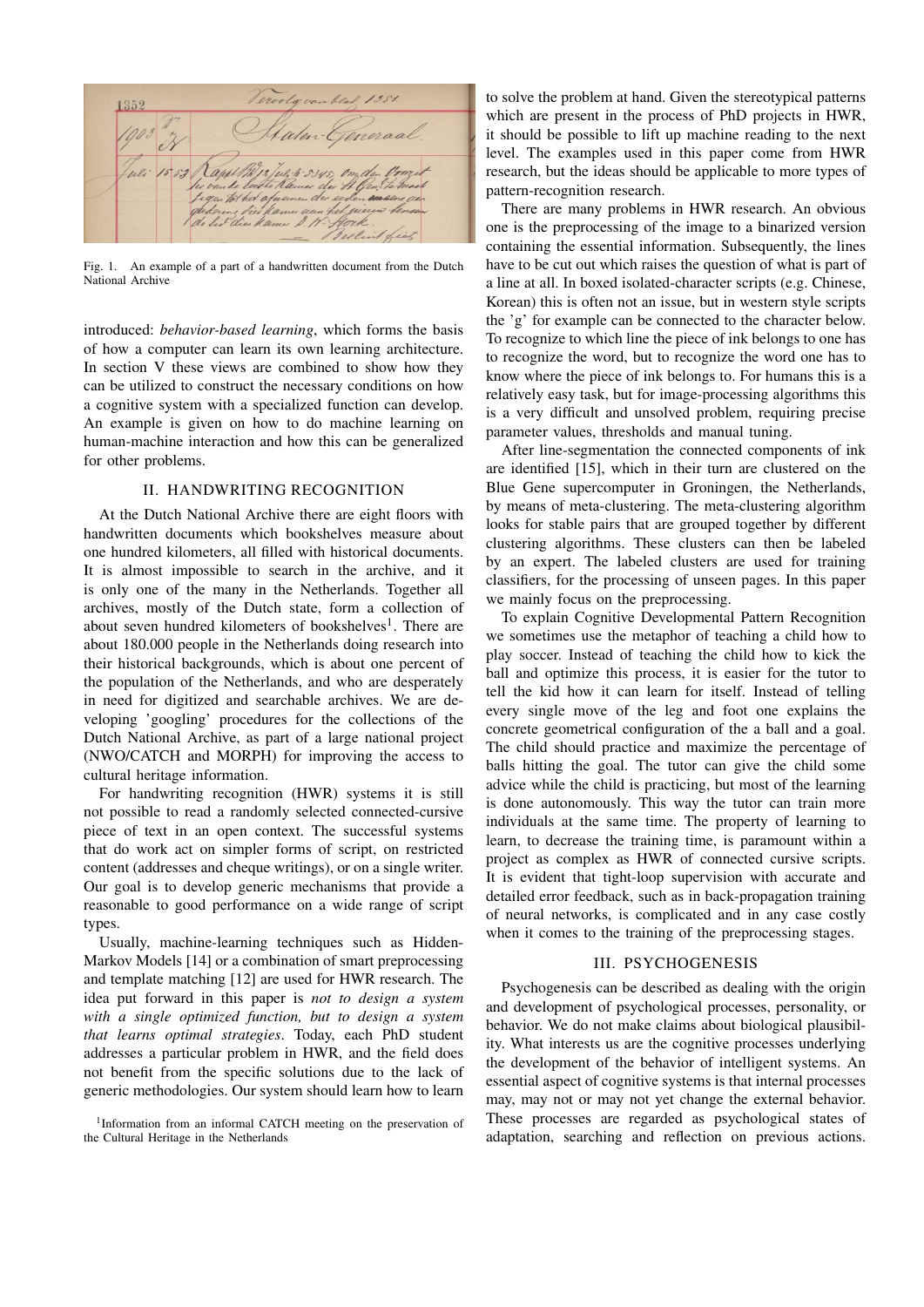As an example, rather than programming a fixed order of preprocessing steps in a fixed pipeline, we consider the actions of each processing module as part of a behavioral pattern which is controlled by parameters, which in turn are being optimized using cost evaluation.

The trainers of the system, i.e., the human users, are essential in the developmental autonomous process within the system. An important part of the internal state can be regarded as consisting of hypotheses on the outside world. The developing system has to improve on them and expand the hypothesis space with new hypotheses, which are tested on whether they are an improvement or not. The actions of the users determine whether the system assumes it is on the right track or whether is has to undertake actions to review, refine or totally change the way it interpreted its input. At the moment of writing this paper the actions of the prototypical system are fairly limited. But as the system matures, more hypotheses are generated and have to be taken into consideration.

To view a system in this way is not new, if the system is a human, the term cognitive constructivism [13] is often used. Cognitive constructivism is based on the work of Jean Piaget. The main parts of the theory are an "ages and stages" component that predicts what children can and cannot understand at different ages, and a theory of development that describes how children develop cognitive abilities. The theory of cognitive development claims that humans cannot be "given" information, which they immediately understand and use. Instead, humans "construct" their own knowledge[9]. They build their knowledge through experience. Experiences enable them to create schemas (mental models in their minds). These schemas are changed, enlarged, and made more sophisticated through the complementary processes of assimilation and accommodation.

This paper proposes a way of developing such schemas, by providing the necessary building blocks that the system can use to get to the correct solution. Since the problem that is focused on is HWR research some of the building blocks might not be good for a more general solution of the learning to learn problem. One such mechanism is selective attention. Although the general mechanism of selective attention could be applicable to different research domains, our implementation will involve steps such as more processing time for the segmentation of a part of the image, the use of more clustering algorithms for meta-clustering etc.

#### IV. BEHAVIOR-BASED LEARNING

The overall architecture for the system is loosely based on the subsumption architecture of Brooks [3]. Brooks developed a layered control architecture where a layer is a single debugged behavior. In [4], instead of a layer consisting of a single behavior, every layer get several actions it can choose from. The goal of the system is to minimize the amount of times that the user pushed a so-called 'rubbish' button. This button, as explained later in section V-C, is an essential aspect of the system. The creators of the system only have a vague idea of what might work and the knowledge that



Fig. 2. The main in the software. Feedback can go through the entire system, as described in [4]

the system is capturing is very difficult if not impossible to quantify. Often the user can not explain why an answer is good or bad. But the user does know when an answer is bad. The system therefore is improving itself by getting rid of the bad answers.

The entire system is split into different behavioral layers, where a behavior can be anything ranging from performing a simple operator to a meta-clustering on the Blue Gene supercomputer we use in our research. A behavior can also draw attention to a certain region for more processing. Since some words are easier to recognize than others, and some might have features that hint at an important word (such as a capital), not all parts of a scanned document receive the same amount of processing. The layers are shown in figure 2

In the beginning of a developmental process there is no feedback yet on the end product (a correct classification of a word), but the system is bootstrapped by incremental improvements of the layers. One layer that is explained in this article is the preprocessing layer. This layer is trained by humans for increased performance on the data which appear within the operating context at hand.

In the beginning the features are created by hand to bootstrap the system. In this phase expert knowledge is put into the system, but the system decides on whether it uses it or not. In this phase of development we give the system possibilities to explore. If the system would be tabula rasa then it seems unlikely that it will come up with good features and methods in a reasonable amount of time, even with the aid of a supercomputer. The system tries several methods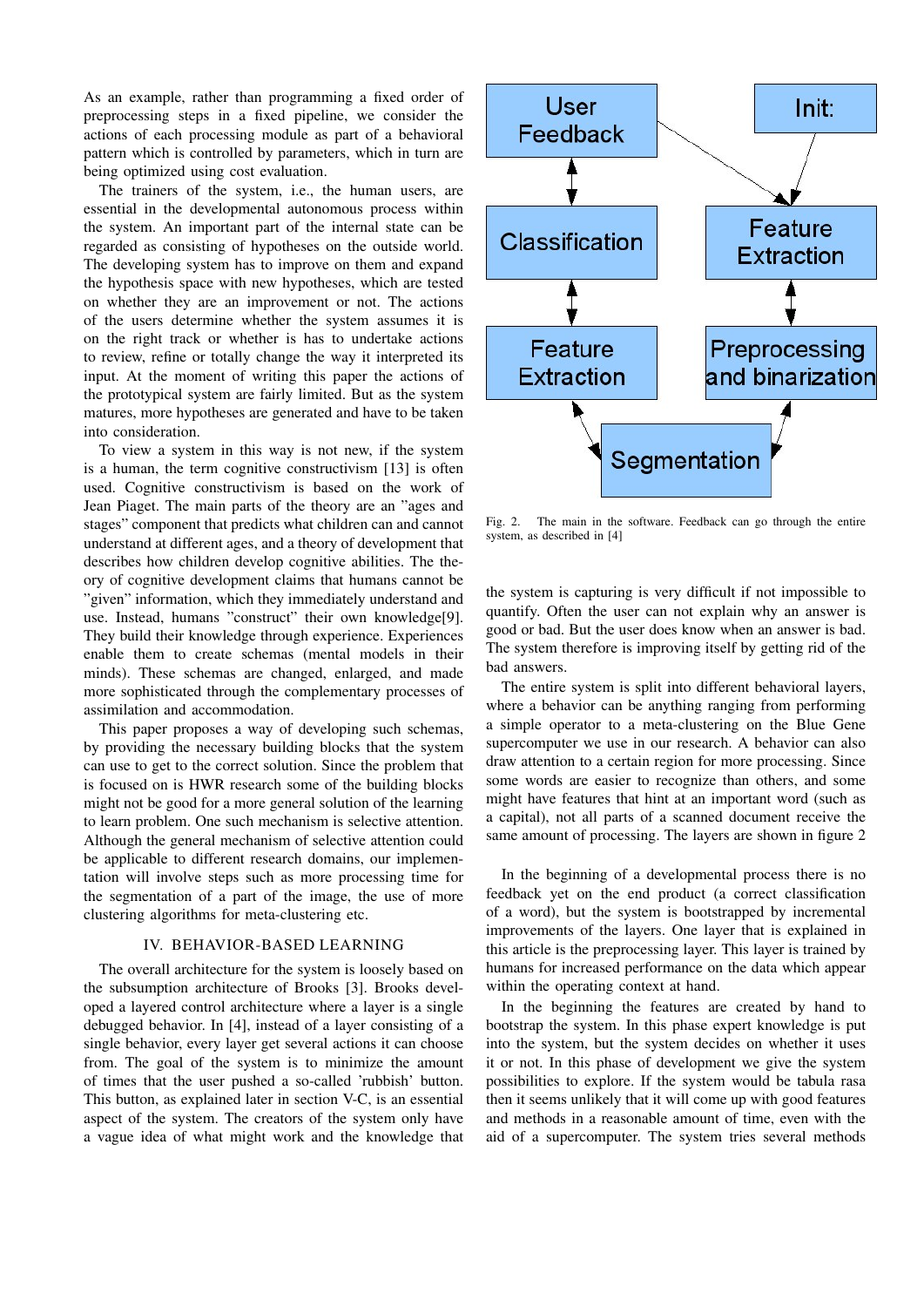and the most promising methods are explored with the use of the interval estimation algorithm [10], [4]

## V. A NEW APPROACH TO CREATING EXPERT **SYSTEMS**

Traditionally, expert systems are created by an expert system builder who interviews experts, extract and models knowledge, and who delivers a database query system for the expert to use. Quite often it is not possible to extract the knowledge, due to problems such as that the expert does not even know what steps he or she is performing to come to a solution. It might also be that the nature of the input is too difficult to capture in a database system. The HWR problem is such a problem. Although most humans are able to learn how to read, there is no known algorithm or procedure that captures the knowledge. Also the knowledge about how humans actually read is fairly limited, from the point of view of the designer of a *Universal Reading Machine*.

A different approach is, instead of building a once-and-forall system, to create a system where the experts give advice to the system and incrementally train it by actually using the system. There are several steps in this process.

- *Creating hypotheses:* Most parts of the system are considered as hypotheses that can be true, false of have a confidence measure. An example is the preprocessing of an image. With a random combination of filters it is likely that there are bad outcomes, such as a total black picture. Instead of programming a maximum amount of pixels that can be black before rejecting the picture, the borders are learned where a picture is always discarded by the user, but also when it is always accepted and in between. Since the system is using confidence intervals [10], [4] statements such as: 'there is a 95% chance that this picture is rejected' become possible. Some hypotheses could be rubbish, and after passing a (learnable) threshold they are always discarded by the system.
- *Bootstrapping/initial training:* After the creation of hypotheses, which is a form of modeling the expert knowledge, the system is bootstrapped either on known examples or, as in our case, by training the system in parts. The users train the system incrementally. Instead of having the computer figuring out from scratch, or from a tabula rasa state, what to do, it already got hints on how to solve the problem. The actual filling in of specific situation, parameters and actions are learned by the computer. The computer is *always* in the learning mode.
- *Using the system* After bootstrapping the system is ready to be used. It is not functioning perfectly, but it already works. Since the user can always push a button that states that he/she did not agree with the results of the system, there is always feedback if it took a wrong decision. These are key learning moments for the system and the user does not have to specify why he/she did not like the results. He/she might not even know why,

but the computer will re-evaluate hypotheses and offers the next best possibility.

• *Computer generated hypotheses* Once the system has gathered enough samples it can start to generate hypotheses by itself and see if it can improve on its own performance. The cases that are the most important are the rejects by the user that are not classifiable by the hypotheses it already has. For this we plan to use reinforcement learning, partly initialized by the good hypotheses.

## *A. USABLE SOFTWARE FOR EXPERTS THE EXTREME PROGRAMMING WAY*

Developing software is a complex process. In Extreme Programming (EP)[2] it is customary to have continuous feedback during the development of the software. The feedback ensures that unfortunate design choices are caught where they do not harm: right after the making of such an unfortunate choice. It takes much less effort to fix the choice early on. Our research takes EP to the extreme by creating a software that is using the continuous feedback from the user to improve on itself. It is better to catch a mistake from the learning software early on and use the feedback to improve continuously than to build a complete system only to find out that it did not exactly do what was expected.

Also in the development of scientific software many of the principles of EP hold [5]. One of those principles is short development cycles, in the order of a few weeks. Due to short development cycles both in the development of the functionality of the software and the hypotheses the system becomes more robust against errors, strange data, wrong usage, etc.

Other important principles are: simple design, test-driven software development, collective code-ownership, continuous integration and steering. The simple design ensure that the software remains understandable. and in our cases our c code is ready to use on the Blue Gene. In the case of scientific software test-driven development is mandatory. If you are working in a team of scientist, then you will want to check whether the software is functioning as it is meant to do, and by looking at tests and creating them one can make certain that the software is doing the right thing. The ideas of test-driven development has aided in the conception of capturing hypothesis driven expert knowledge. Collective code-ownership can only be done with the tests in place but is useful for rapid development. Continuous integration makes certain that there are no modules that require a laborious integration (which often takes as long as the development of the module). Steering of the development process is because there is no 'grand' design plan. We trust that we are smart enough to deal with the problems as they come. This does not mean there is no research plan, just that we do not plan more than a couple of weeks ahead. With the tests in place it is always easy to refactor (adapt) the software [7]. The flexible way of working with the creation of the software is what we also try to capture in the creation of knowledge.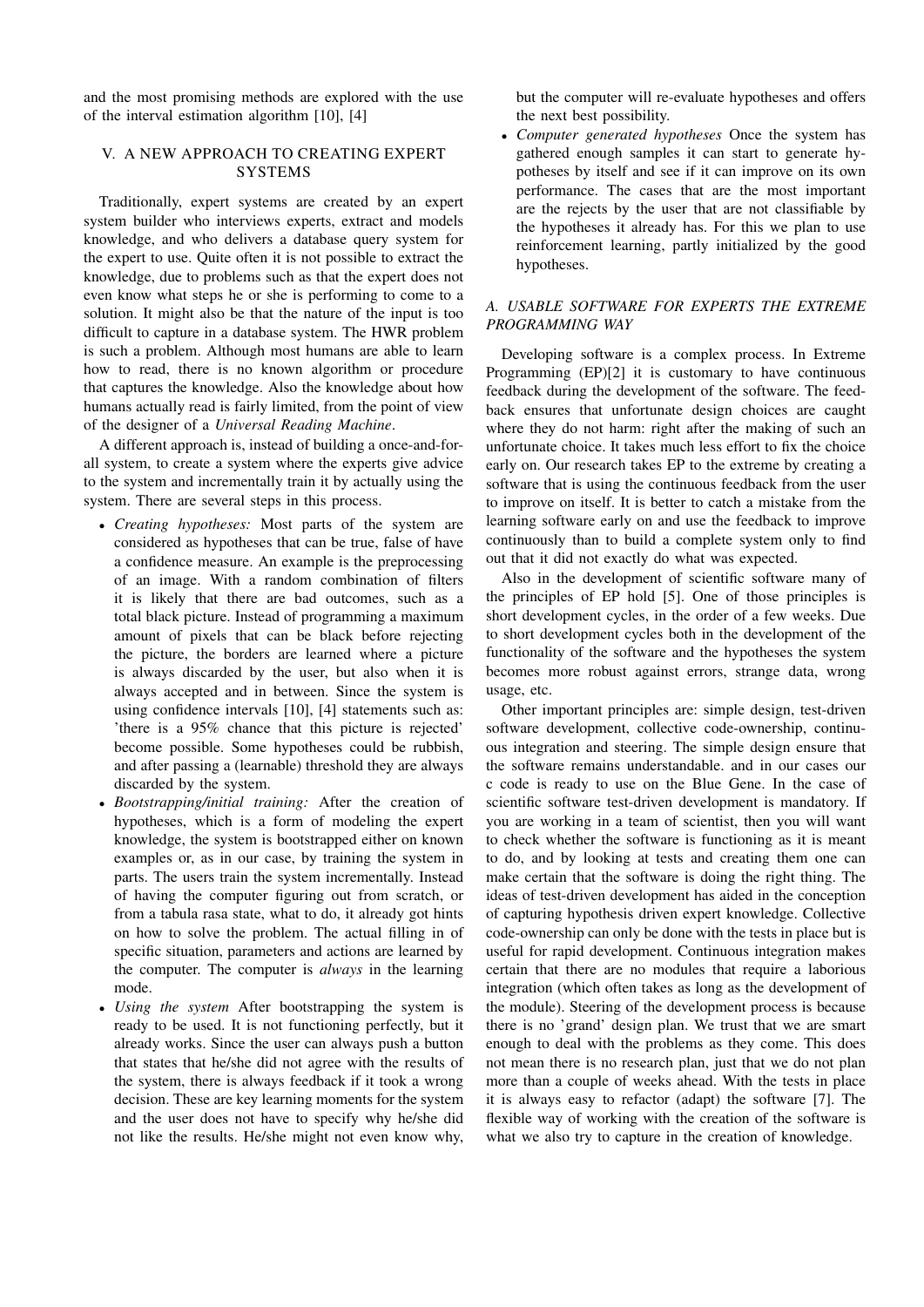## *B. MACHINE LEARNING ON HUMAN-MACHINE INTER-ACTION*

The idea so far is to learn on the human-machine interaction (HMI) and to minimize the amount of clicks from the human. The criterion is clear (minimizing the interaction) but the way to achieve this is less clear. In the next section a method is explained how we have implemented an expert task, by implementing the possible actions an expert might undertake to solve a problem, but we let the computer figure out what exactly has to be done in this situation.

## *C. AN EXAMPLE: PREPROCESSING IMAGES BY FORENSIC INVESTIGATORS*

*1) WRITER IDENTIFICATION:* At the "Nederlands Forensisch Instituut" (NFI, forensic research institute in the Netherlands) forensic researcher are looking for similarities between handwritten documents. They do writer identification. In [15] an example is given on the automated process of writer identification after binarization.

The preprocessing of an image into a binarized image can be done with image processing software such as Photoshop or the Gimp. However, it takes a lot of experimentation and knowledge of the software to get a correct binarized image[8]. Some specific filters that are applied to the input image might not even be available in these general image processing products. For example, one of the filters an expert might use deals with finding local parameters, which on their turn rely on a certain size of the matrix. This knowledge is put in the system, in the form of algorithms/filters that process the data (an image).

The filters might have some parameters, for example the size of a matrix, a threshold etc. These parameters are usually adjusted by the expert to get to the correct image. The only way the expert knows how to do this is because he/she had training and has experience. Our system only has some knowledge (the operations/filters it can perform) but is clueless to which one it should apply in what order.

Once there is a binarized image it is put into the writer identification system and that delivers a list of possible writers. They need a binarized image for this, but lack the knowledge to create one in a easy to do manner.

*2) APPLYING FILTERS GENERATED BY A SPECIAL-IZED EVOLUTIONARY ALGORITHM:* The evolutionary algorithm (EA)[6] generates sequences of filters (including parameters) to apply on the input image. Since there is no clear way to rank the individuals of the population the only viable option is tournament selection. With tournament selection a certain amount of individuals are chosen randomly from the parent population and after some form of competition the fittest goes to the next generation. In our case we first had a tournament selection size of two, but after a short while we introduced a selection size of three since many individuals deliver poor performance in the early stages of the EA. A bigger tournament size gives rise to a higher evolutionary pressure and faster convergence, but might also limit the search space.

The user sees the original picture, and three pictures that are processed by the system. Usually with tournament selection there is always one winner. After a while we realized that if all the output images are bad, then there is no use of putting these individuals in the next generation. Instead we created an "All images are bad" button that the user can press if he/she does not like the results. Whenever that button is pushed three new individuals are created and put in the parent population. However, the more the user clicks on an image (because it looked reasonable) the chance that these generated individuals are random diminishes, and the chance that the new individuals are created from the child population (with already reasonable individuals) increases.

Here the idea is captured that human feedback is important (all individuals are deleted or a single one goes through) and that the user does not need to know what is going on (mathematical operations on images) or why he/she likes what he/she sees. An interesting aspect is that the individuals (mostly university students) at first made some very poor choices. We asked them to click on a processed image if: the text was black, the background white and the written text is horizontal (not all are horizontal due to scanning variations). We did not understand why they made poor choices. But when we asked someone if he/she could also pay attention to whether he/she thinks it looks good or not the results were much better. The total amount of clicks for a certain image were reduced with approximately two thirds by these procedures.

### *D. LEARNING TO LEARN*

The basic system and functionality are in place. The algorithm does what it has to do: minimizing the interaction between a human and a computer for binarization of an image without having expert knowledge. Now this is in place it is already ready to use by the people in the field, in this case at the forensic institute. The next steps are to let people use it, collect data and let the computer learn how it can improve on its learning.

The next steps are to use already fit individuals from previous binarizations as a seed point for the EA. This is a natural way of speeding up the system. A less obvious step is to use reinforcement learning [16] to train on the input and output images and let the reinforcement learning algorithm update individuals. This second step already comes closer to the 'learning to learn' paradigm followed by our research. Also we have just started with the creation of hypothesis spaces where we give the machine an idea on what might be good to focus on for deciding whether the processing it is doing makes sense.

A concrete example is the percentage of black pixels in the image. There is a certain percentage, unknown beforehand, where above it is certainly not text. But the exact percentage has to be learned. There might also be a minimum which has to be learned. More difficult is it for the percentages in between these two limits. For this we will use the interval estimation algorithm [10], [4] which give us a (for example) 95% confidence interval. By combining different